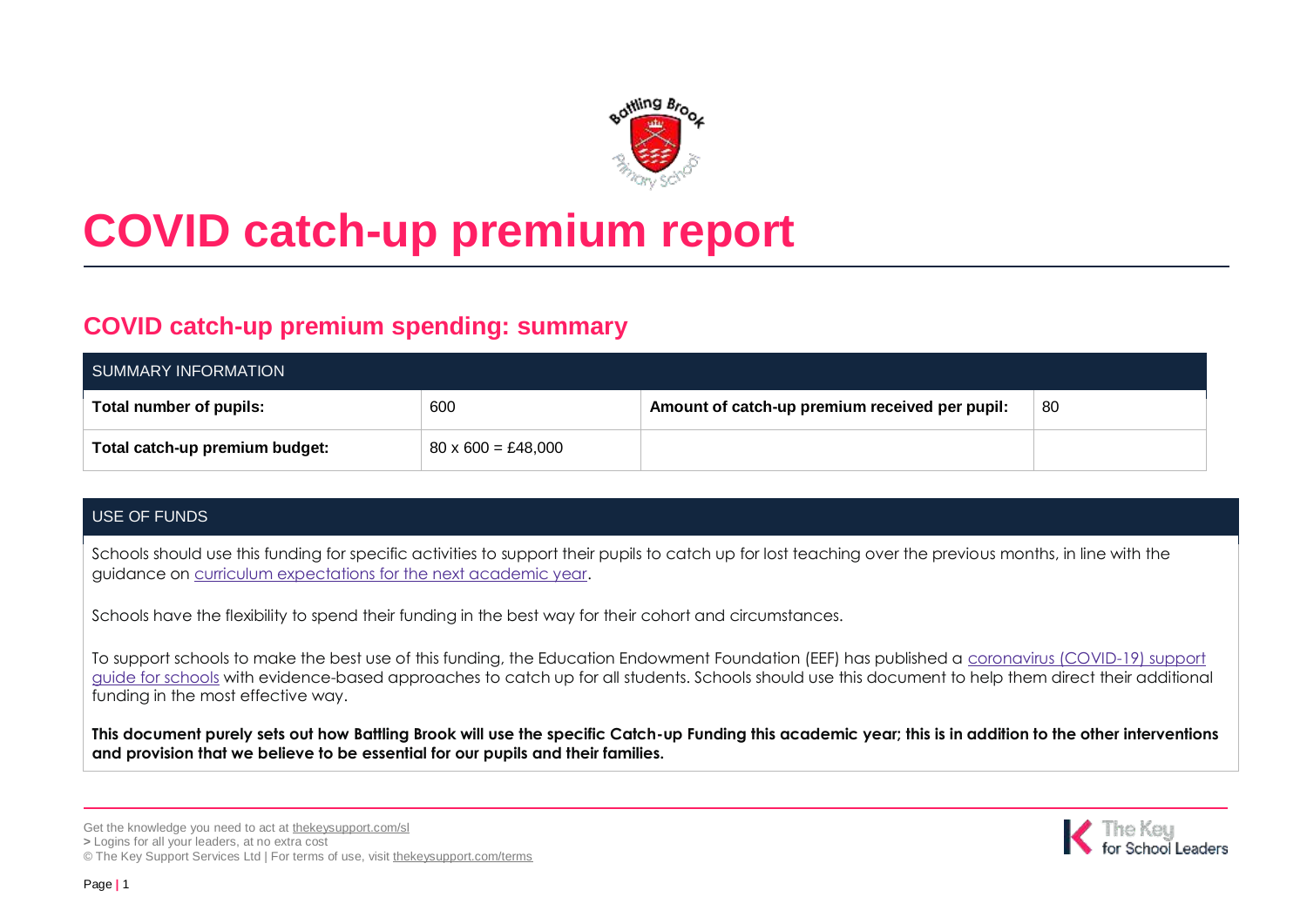## STRATEGY STATEMENT

Our School Aims of Equality, Active Learning, Compassion and Honour', provide the framework for education in our school.

We are committed to providing the highest quality education for all our children regardless of background or barrier to learning in all aspect of school life.

The Education Endowment Fund (EEF) has provided early research evidence around projections for the impact of school closures during lockdown, predominantly on the impact for disadvantaged pupils. The school's strategic response to devising and implementing the Catch- Up programme fully takes these findings into account and includes and prioritises such pupils.

#### Catch Up, **for all children** at Battling Brook is:

• Time spent on mental health, wellbeing and social skills development. This will be at the core of all catch up work as many children will have not been in formal school setting for a number of months.

• Working through well sequenced, purposeful learning. For example, in maths we will utilise the White Rose Maths Scheme as the spine of the learning and the teaching of writing is adapted to focus on missed objectives and consolidate the basics.

• Focus on consolidation of basic skills. The core skills which enable successful learning will require increased curriculum time across all year groups. These include: handwriting, spelling of high frequency words, basic sentence punctuation, times tables recall, basic addition & subtraction fact recall and reading skills relevant to age.

• Additional time on core teaching. Reading, writing and maths teaching will require increased teaching time in order to cover missed learning – particularly in the autumn term. In order to keep a broad and balanced curriculum, the teaching of some subject areas may be adapted in the autumn term.

• Particular focus on early reading and phonics. This is always a focus in the school and will continue to be so in order to develop children's reading ability and vocabulary.

• Assessment of learning and of basic skills to identify major gaps. Teachers will work to identify gaps in learning and adapt teaching accordingly.

Utilising the principles of Assess – Plan – Do - Review

**Quality First Teaching is essential in order to facilitate all of the above.**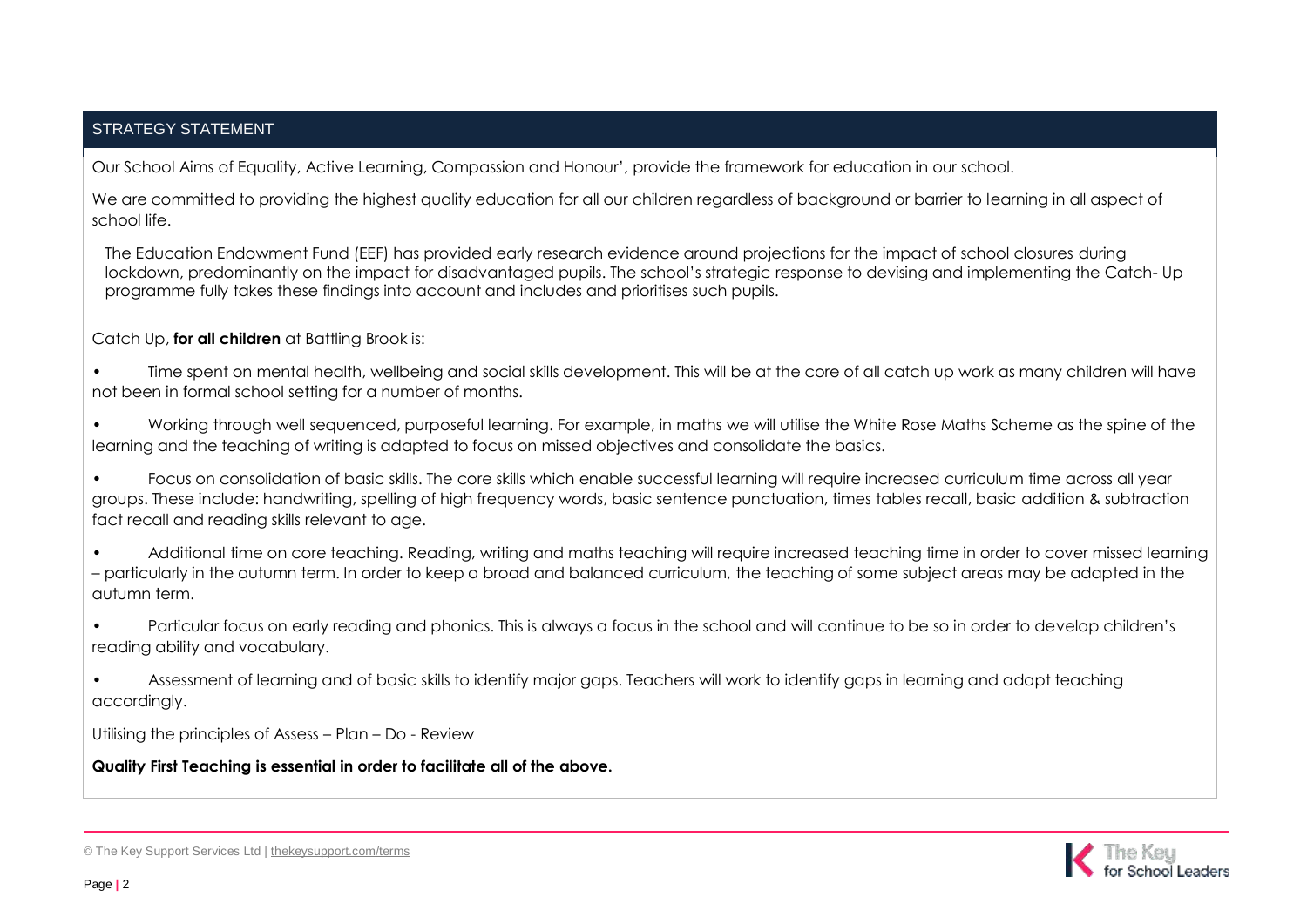## STRATEGY STATEMENT

#### Catch Up, **for some children** at Battling Brook is:

• Additional support and focus on basic core skills. Supported by additional staffing utilising catch up premium – dependent on need as identified through ongoing assessment.

• Additional time to practice basic skills. This again will be dependent on need of children in order to re-establish good progress in the essentials (phonics and reading, increasing vocabulary, writing and mathematics) and there will be flexibility on timetables to allow this.

Catch up at Battling Brook IS NOT:

- Cramming missed learning
- Pressuring children and families into rapid learning

#### **The EEF advises the following in planning the use of the Catch-up Premium :**

Teaching and whole school strategies

- ⮚ Supporting great teaching
- $\triangleright$  Pupil assessment and feedback
- > Transition support

Targeted approaches

- $\triangleright$  One to one and small group tuition
- > Intervention programmes
- $\triangleright$  Extended school time

Wider strategies

- $\triangleright$  Supporting parent and carers
- $\triangleright$  Access to technology
- ⮚ Summer Support

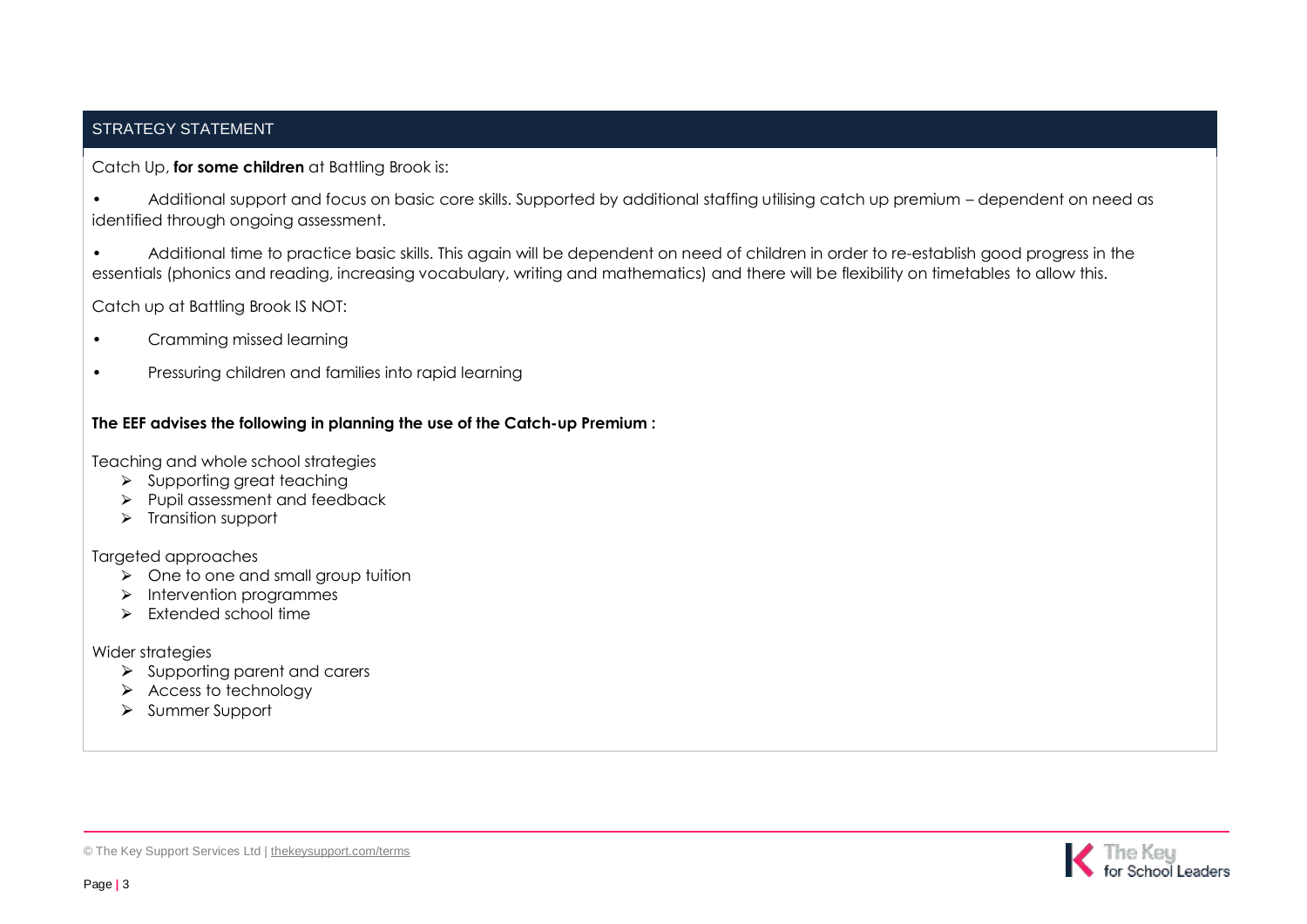# **Barriers to learning**

|   | <b>BARRIERS TO FUTURE ATTAINMENT</b>                                                                                                                                                                                                                                                                                                                                                                                                                                                                                                                         |
|---|--------------------------------------------------------------------------------------------------------------------------------------------------------------------------------------------------------------------------------------------------------------------------------------------------------------------------------------------------------------------------------------------------------------------------------------------------------------------------------------------------------------------------------------------------------------|
|   | Academic barriers: it is important to note that not all of the below is relevant to all children                                                                                                                                                                                                                                                                                                                                                                                                                                                             |
| A | Maths<br>Specific content has been missed, leading to gaps in learning and stalled sequencing of journeys. Children still have an appetite for maths<br>and lockdown has not affected their attitudes however they are quite simply, 'behind'.                                                                                                                                                                                                                                                                                                               |
|   | Recall of basic skills has suffered - children are not able to recall addition facts, times tables and have forgotten once taught calculation<br>strategies. This is reflected in arithmetic assessments.                                                                                                                                                                                                                                                                                                                                                    |
| B | Writing<br>Children haven't necessarily missed 'units' of learning in the same way as Maths, however they have lost essential practising of writing skills,<br>including the ability to draft and edit. GAPs specific knowledge has suffered, leading to lack of fluency in writing. Those who have<br>maintained writing throughout lockdown are less affected, however those who evidently didn't write much have had to work additionally<br>hard on writing stamina and improving their motivation due to the lack of fluency in their ability to write. |
| C | Reading<br>Some children accessed reading during lockdown more than any other subject. This may have been something that was more accessible<br>for families and required less teacher input. However, children are less fluent in their reading and the gap between those children that read<br>widely and those children who don't is now increasingly wide. The difference between simply reading, and reading for comprehension<br>using the skills of inference and deduction is now an area on which to focus.                                         |
| D | Non-core<br>There are now differing gaps in knowledge across cohorts – whole units of work may not have been accessed meaning that children are<br>less able to access pre-requisite knowledge when learning something new and they are less likely to make connections between concepts<br>and themes throughout the curriculum. Children have also missed out on the curriculum experiences e.g. trips, visitors and powerful<br>curriculum moments.                                                                                                       |

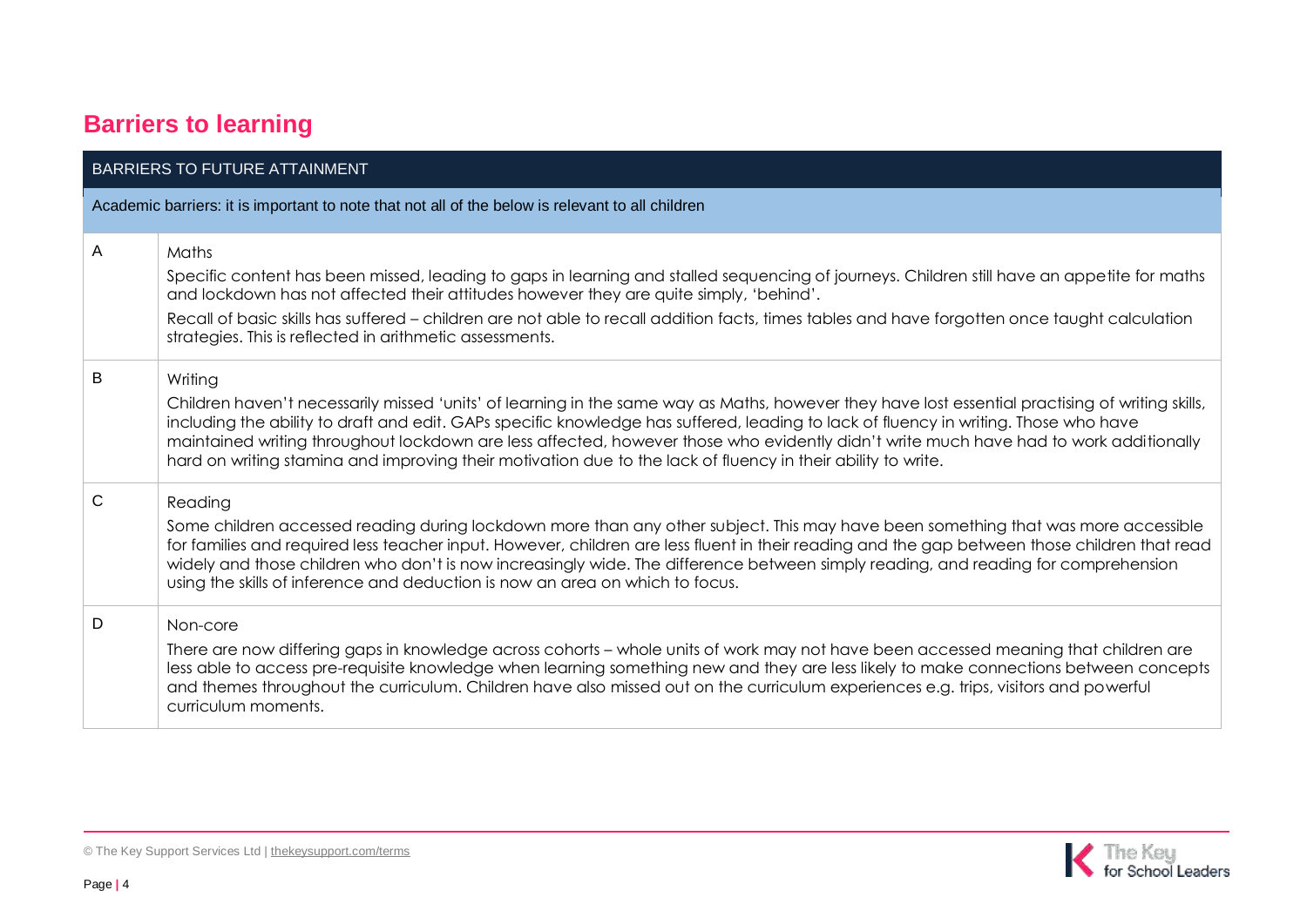### E | Mental health and well-being

It is fair to say that for some children the period of lockdown was a positive experience; spending time at home with their families, learning in small groups with dedicated adult attention may have enabled some children to thrive. However, this is not the case for all pupils for a variety of reasons. Perhaps parents were also working from home and juggling work commitments and home learning expectations. Perhaps there were a number of children in the house with limited access to technology in order to facilitate home learning. Parents or Carers may not have been able to provide the support for a variety of reasons. Children may have been isolated from anyone their age and so social skills, communication and interaction opportunities may have been limited. All of these potential barriers also need to be considered when planning any post COVID provision.

|                           | <b>ADDITIONAL BARRIERS</b>                                                                                                                            |
|---------------------------|-------------------------------------------------------------------------------------------------------------------------------------------------------|
| <b>External barriers:</b> |                                                                                                                                                       |
| F.                        | Attendance issues relating to pupils/staff needing to isolate resulting in the potential for disruption to the continuity of learning and<br>teaching |
| G                         | Technology issues for some families at home; no access to IT to enable home learning should the need arise                                            |
| H                         | Ongoing health issues for either children or their adults may have long term effects on pupils and such circumstances must be considered.             |

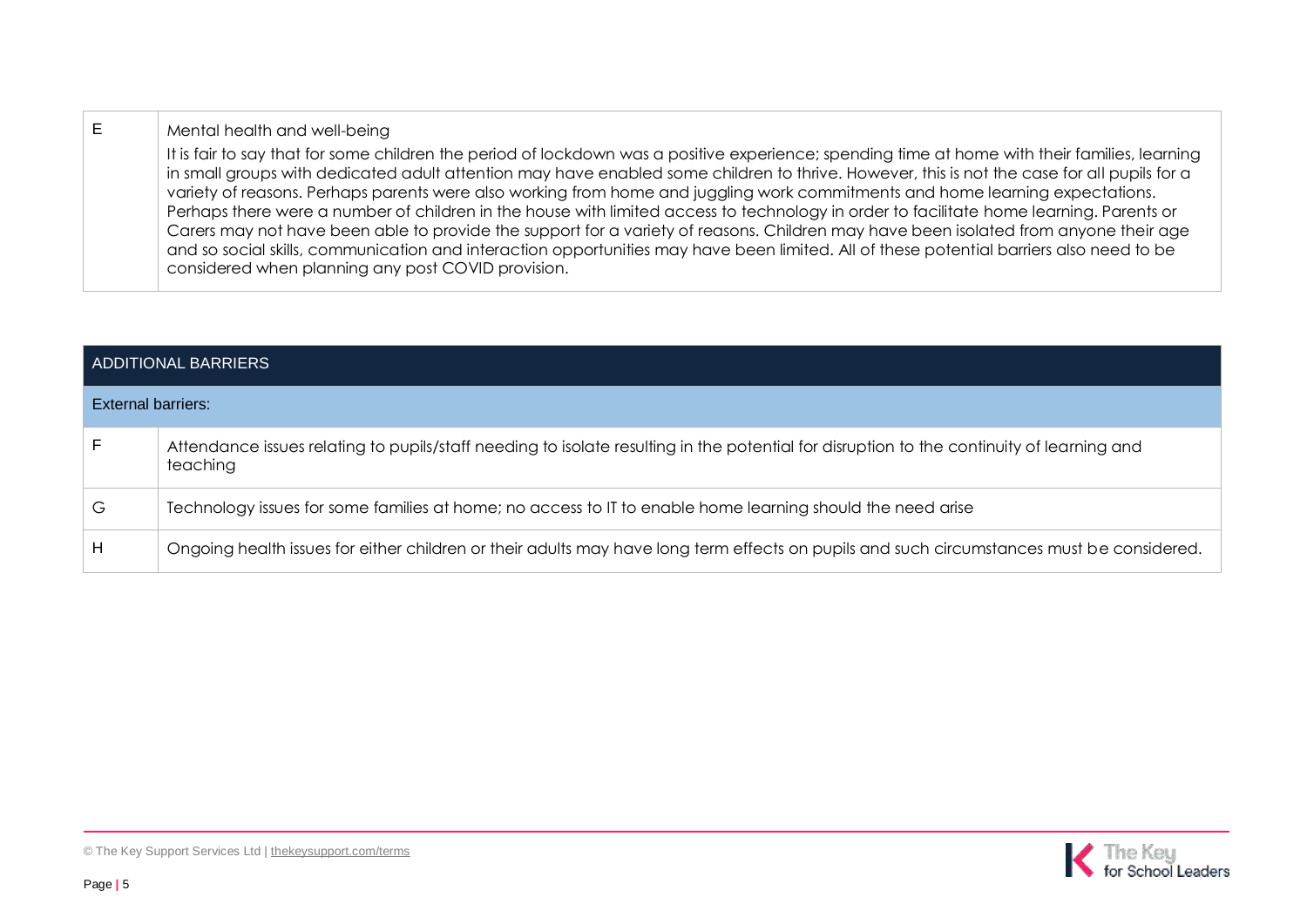# **Planned expenditure for current academic year**

| Teaching and Whole School Strategies                                                                                 |                                                                                                                    |                                                                                                                                                                                                                                            |                                                                                                                            |                                            |                                                                      |                                                                                 |
|----------------------------------------------------------------------------------------------------------------------|--------------------------------------------------------------------------------------------------------------------|--------------------------------------------------------------------------------------------------------------------------------------------------------------------------------------------------------------------------------------------|----------------------------------------------------------------------------------------------------------------------------|--------------------------------------------|----------------------------------------------------------------------|---------------------------------------------------------------------------------|
| <b>Action</b>                                                                                                        | Intended<br>outcome and<br>success criteria                                                                        | What's the evidence and<br>rationale for this choice?                                                                                                                                                                                      | How will you make sure it's<br>implemented well?                                                                           | <b>Staff lead</b>                          | When will<br>you review<br>this?                                     | Cost                                                                            |
| Reskill/upskill/revise<br>staff's understanding of<br>QFT and<br>differentiationexternal<br>speaker to deliver INSET | All teaching over<br>time to be good,<br>taking into<br>account all<br>children's needs                            | <b>EEF Reference:</b><br>Supporting great teaching<br>Great teaching is the most<br>important lever school have to<br>improve outcomes; professional<br>development                                                                        | Weekly monitoring with<br>Phase and Year leaders e.g.<br>book trawls, lesson obs,<br>learning walks                        | Lisa Mathie<br>Kate<br>Browning<br>speaker | ongoing                                                              | £450                                                                            |
| <b>Drafting INSET</b>                                                                                                | The teaching of<br>writing is<br>consistent: a<br>uniform<br>approach to<br>drafting and<br>editing                | <b>EEF Reference:</b><br>Supporting great teaching<br>Great teaching is the most<br>important lever school have to<br>improve outcomes; professional<br>development<br>Pupil Assessment and<br>Feedback<br>Providing high-quality feedback | Writing Lead (Anna H)                                                                                                      | Anna H.                                    | Dec 2020<br>and<br>subsequent<br>assessment<br>fortnight<br>periods  | Equivalent<br>cost of<br>cover<br>supervisor<br>for $2$<br>afternoons<br>£66.69 |
| RML Development Day<br>with Becky from Read<br>Write Inc                                                             | To ensure<br>consistent quality<br>teaching of<br>Phonics to<br>facilitate children<br>achieving ARE in<br>phonics | <b>EEF Reference:</b><br>Supporting great teaching<br>Great teaching is the most<br>important lever school have to<br>improve outcomes; professional<br>development                                                                        | Quality of teaching in RML<br>groups are monitored;<br>groups regularly assessed<br>and groupings adapted as<br>necessary. | Vicki B.<br>Hannah S.                      | $\frac{1}{2}$ termly as<br>a guide but<br>more often if<br>necessary | Cost<br>already<br>accounted<br>for                                             |



© The Key Support Services Ltd | [thekeysupport.com/terms](https://thekeysupport.com/terms-of-use)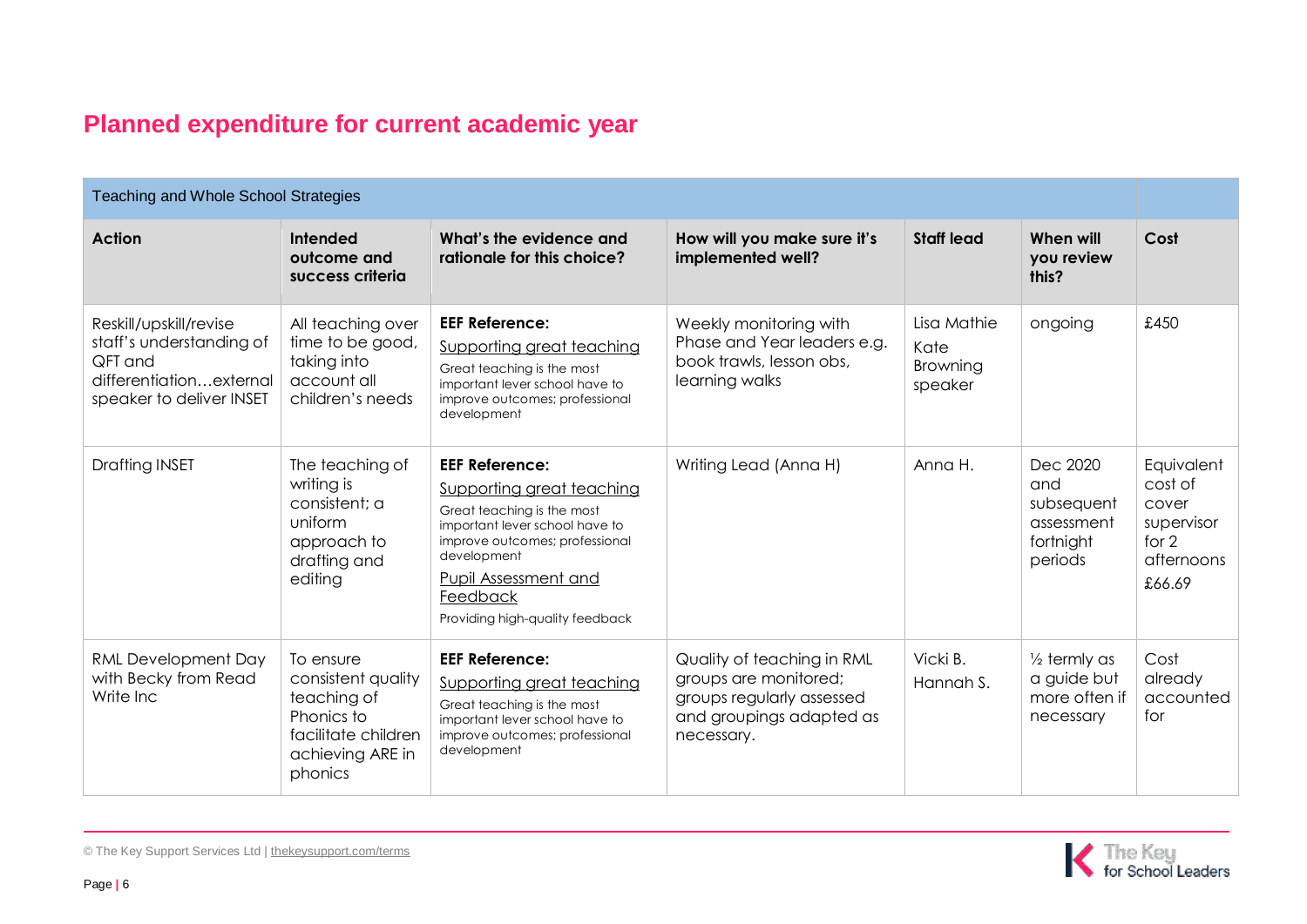| Subscribe to RML online                                                                                                                             | To access online<br>videos for<br>training purposes<br>but also for home<br>learning and to<br>ensure<br>consistency<br>across the RML<br>groups | <b>EEF Reference:</b><br>Supporting great teaching<br>Great teaching is the most<br>important lever school have to<br>improve outcomes; professional<br>development | Quality of teaching in RML<br>groups are monitored;<br>groups regularly assessed<br>and groupings adapted as<br>necessary.  | Vicki B.<br>Hannah S. | $\frac{1}{2}$ termly as<br>a guide but<br>more often if<br>necessary | £1500                                                                                           |
|-----------------------------------------------------------------------------------------------------------------------------------------------------|--------------------------------------------------------------------------------------------------------------------------------------------------|---------------------------------------------------------------------------------------------------------------------------------------------------------------------|-----------------------------------------------------------------------------------------------------------------------------|-----------------------|----------------------------------------------------------------------|-------------------------------------------------------------------------------------------------|
| Reading Lead to<br>attend training on<br>inference and<br>deduction and share<br>with colleagues<br>To improve<br>comprehension skills of<br>pupils | Leading to more<br>children<br>achieving ARE in<br>reading                                                                                       | <b>EEF Reference:</b><br>Supporting great teaching<br>Great teaching is the most<br>important lever school have to<br>improve outcomes; professional<br>development | Guided reading groups are<br>adapted to ensure up to<br>date guidance/advice<br>regarding acquiring<br>comprehension skills | Vicky D.              | Training<br>completed<br>Spring Term<br>2021                         | Cost of<br>cover<br>supervisor<br>cover to<br>the<br>equivalent<br>of 3 full<br>days<br>£266.75 |
|                                                                                                                                                     |                                                                                                                                                  |                                                                                                                                                                     |                                                                                                                             |                       |                                                                      |                                                                                                 |
|                                                                                                                                                     |                                                                                                                                                  |                                                                                                                                                                     |                                                                                                                             |                       |                                                                      |                                                                                                 |
| Total budgeted cost:                                                                                                                                |                                                                                                                                                  |                                                                                                                                                                     |                                                                                                                             |                       |                                                                      | £2283.44                                                                                        |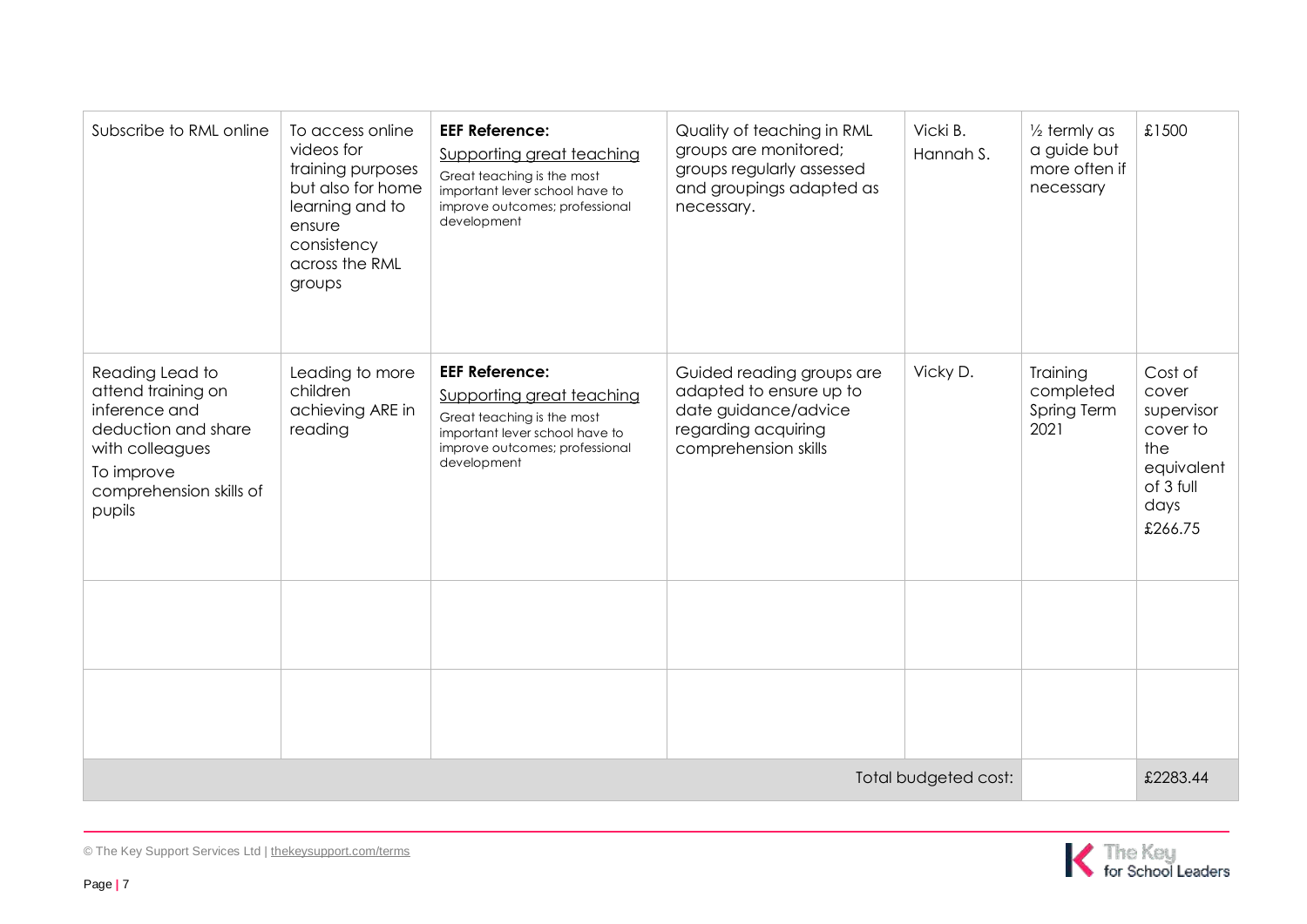| <b>Targeted approaches</b>                                                                                                                                                      |                                                                                                                                                            |                                                                                                                                                                                                                                                                                                                                                                                                                                                                  |                                                                                                     |                              |                                                       |                             |
|---------------------------------------------------------------------------------------------------------------------------------------------------------------------------------|------------------------------------------------------------------------------------------------------------------------------------------------------------|------------------------------------------------------------------------------------------------------------------------------------------------------------------------------------------------------------------------------------------------------------------------------------------------------------------------------------------------------------------------------------------------------------------------------------------------------------------|-----------------------------------------------------------------------------------------------------|------------------------------|-------------------------------------------------------|-----------------------------|
| Action                                                                                                                                                                          | Intended<br>outcome and<br>success criteria                                                                                                                | What's the evidence and<br>rationale for this choice?                                                                                                                                                                                                                                                                                                                                                                                                            | How will you make sure it's<br>implemented well?                                                    | <b>Staff lead</b>            | When will<br>you review<br>this?                      | Cost                        |
| Year 6 additional group<br>for English and Maths<br>Instead of grouping 3<br>ways (3 classes) this yr<br>gp will split into 4 groups<br>to allow for greater<br>differentiation | More children<br>meet ARE                                                                                                                                  | <b>EEF Reference:</b><br>One to one and small group<br>tuition<br>Extensive research supporting the<br>impact of high-qualitysmall group<br>tuition as a catch-up strategy                                                                                                                                                                                                                                                                                       | Weekly monitoring with<br>Phase and Year leaders e.g.<br>book trawls, lesson obs,<br>learning walks | <b>LM</b><br>SJ<br><b>LP</b> | Termly<br>assessment<br>fortnight but<br>also ongoing | £30,060                     |
| Specific children to<br>attend Booster groups<br>in order to rapidly<br>recover Reading skills<br>(including phonics)                                                           | For children who<br>were achieving at<br>the ARE and have<br>now slipped back in<br>their learning due to<br>COVID, to regain their<br>pre-COVID standards | <b>EEF Reference:</b><br>One to one and small group<br>tuition<br>Extensive research supporting the<br>impact of high-qualitysmall group<br>tuition as a catch-up strategy<br><b>Intervention Programmes</b><br>Effective intervention follows<br>assessment; regular sessions over a<br>sustained periodconsistent<br>delivery<br><b>Extended School Time</b><br>Provide additional academic<br>support; positive impact supported<br>by both parents and staff | Analysis of data collected<br>during assessment fortnight<br>periods<br>9 reading booster groups    | Lisa M.<br>Phase<br>Leaders  | Beginning of<br>Spring term                           | £2486.25<br>inc on<br>costs |

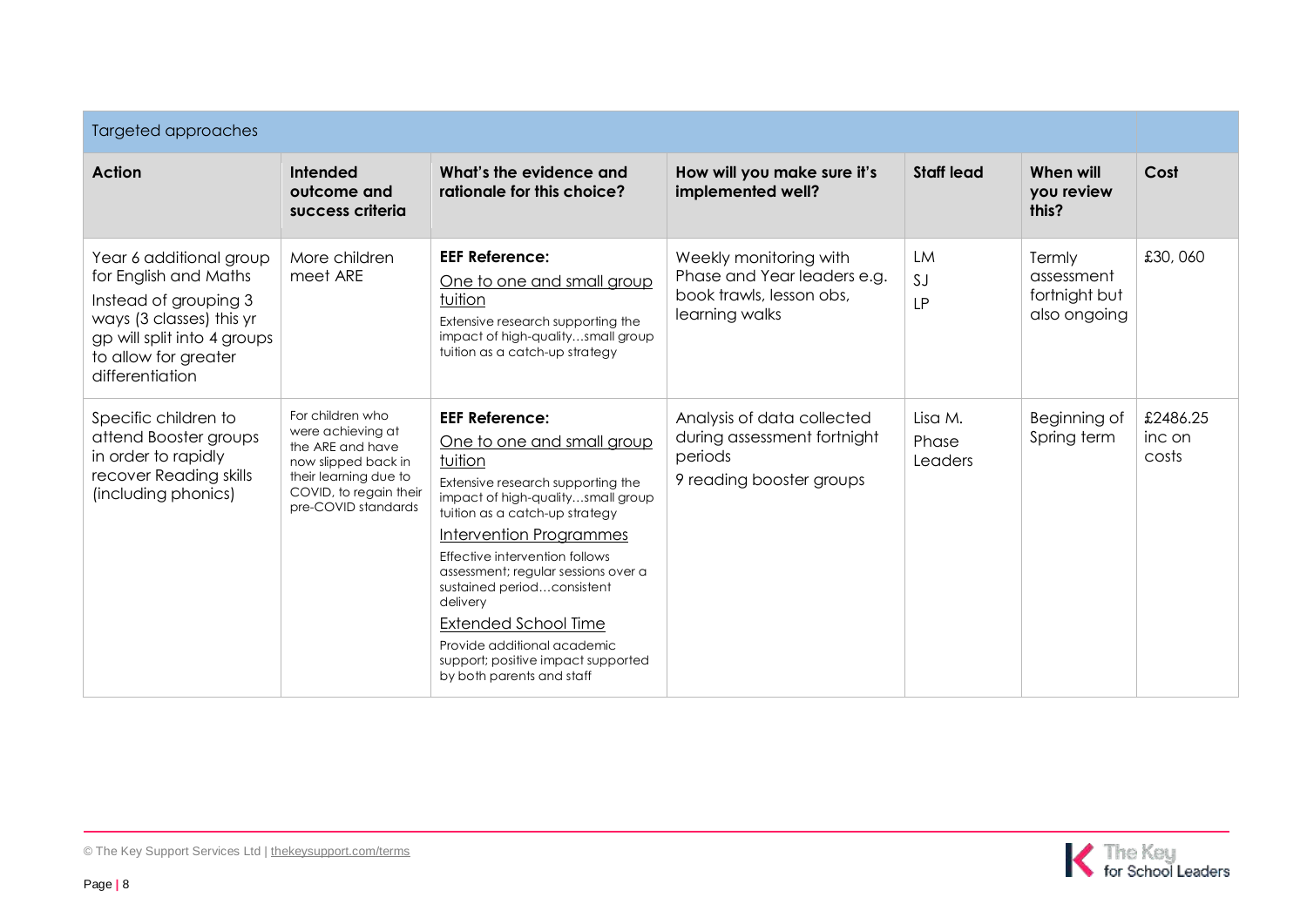| Specific children to<br>attend Booster groups<br>in order to rapidly<br>recover Writing skills | For children who<br>were achieving at<br>the ARE and have<br>now slipped back in<br>their learning due to<br>COVID, to regain their<br>pre-COVID standards | <b>EEF Reference:</b><br>One to one and small group<br>tuition<br>Extensive research supporting the<br>impact of high-qualitysmall group<br>tuition as a catch-up strategy<br>Intervention Programmes<br>Effective intervention follows<br>assessment; regular sessions over a<br>sustained periodconsistent<br>delivery<br><b>Extended School Time</b><br>Provide additional academic<br>support; positive impact supported<br>by both parents and staff | Analysis of data collected<br>during assessment fortnight<br>periods<br>2 writing booster groups | Lisa M.<br>Phase<br>Leaders | Beginning of<br>Spring term | £392.13 inc<br>on costs     |
|------------------------------------------------------------------------------------------------|------------------------------------------------------------------------------------------------------------------------------------------------------------|-----------------------------------------------------------------------------------------------------------------------------------------------------------------------------------------------------------------------------------------------------------------------------------------------------------------------------------------------------------------------------------------------------------------------------------------------------------|--------------------------------------------------------------------------------------------------|-----------------------------|-----------------------------|-----------------------------|
| Specific children to<br>attend Booster groups<br>in order to rapidly<br>recover maths skills   | For children who<br>were achieving at<br>the ARE and have<br>now slipped back in<br>their learning due to<br>COVID, to regain their<br>pre-COVID standards | <b>EEF Reference:</b><br>One to one and small group<br>tuition<br>Extensive research supporting the<br>impact of high-qualitysmall group<br>tuition as a catch-up strategy<br>Intervention Programmes<br>Effective intervention follows<br>assessment; regular sessions over a<br>sustained periodconsistent<br>delivery<br><b>Extended School Time</b><br>Provide additional academic<br>support; positive impact supported<br>by both parents and staff | Analysis of data collected<br>during assessment fortnight<br>periods<br>8 maths booster groups   | Lisa M.<br>Phase<br>Leaders | Beginning of<br>Spring term | £2514.24<br>inc on<br>costs |

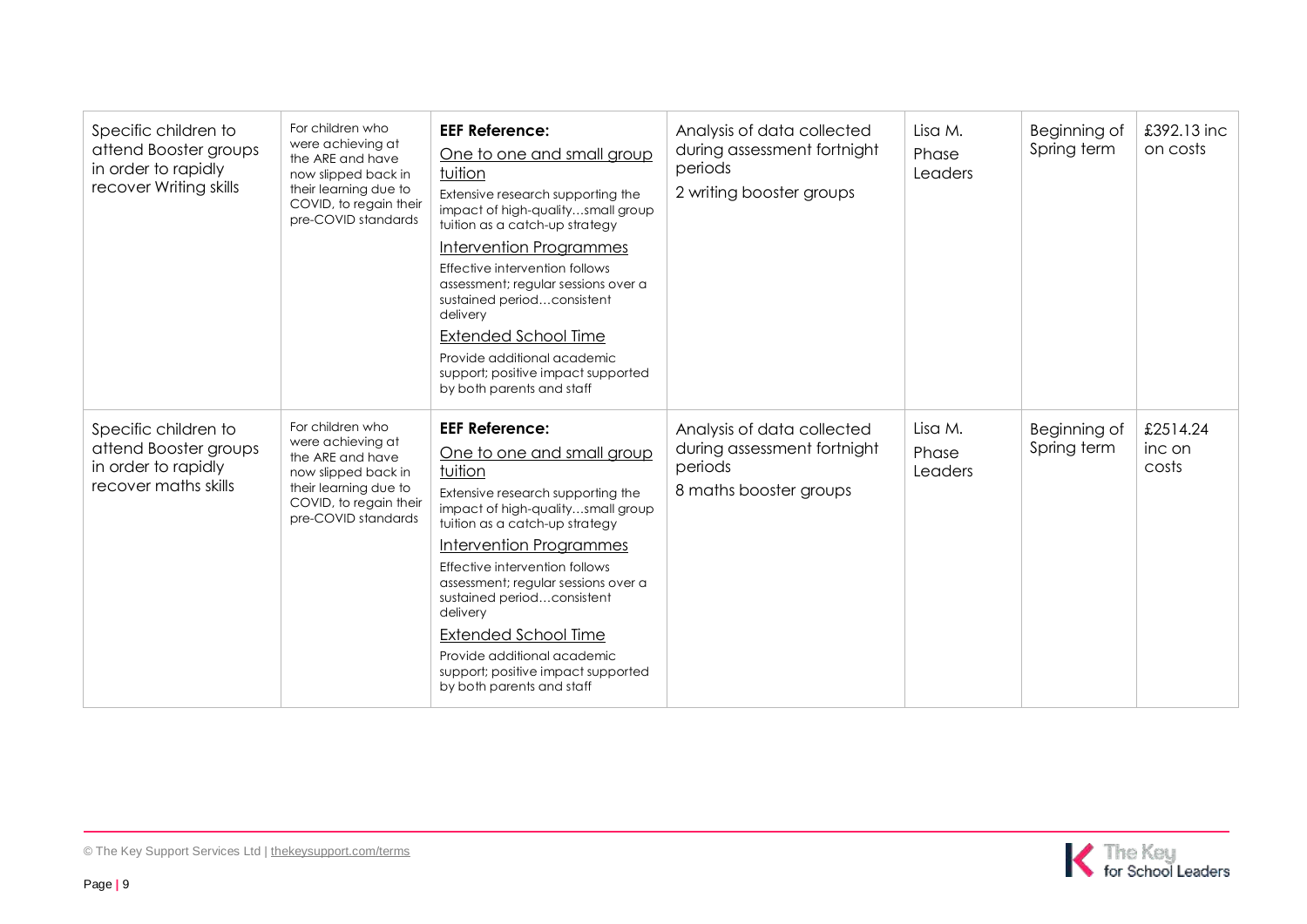| <b>Classroom Calm</b><br>Training for GD to then<br>be implemented at KS1<br>and lower KS2<br>Julia Hankins Well-Being   | Children will be<br>provided with<br>skills and an<br>outlet for their<br>emotional needs                                                           | <b>EEF Reference:</b><br><b>Intervention Programmes</b><br>Effective intervention follows<br>assessment; regular sessions over a<br>sustained periodconsistent<br>delivery<br>Might focus on other aspects of<br>learning such as behavior or pupils'<br>social and emotional needs                                                                                                                                                                       | Discussions with GD and class<br>teacher's as to the children's<br>emotional presentation and<br>potential readiness to learn | Gemma D                     | termly      | £50<br>(reduced<br>cost at this<br>time) |
|--------------------------------------------------------------------------------------------------------------------------|-----------------------------------------------------------------------------------------------------------------------------------------------------|-----------------------------------------------------------------------------------------------------------------------------------------------------------------------------------------------------------------------------------------------------------------------------------------------------------------------------------------------------------------------------------------------------------------------------------------------------------|-------------------------------------------------------------------------------------------------------------------------------|-----------------------------|-------------|------------------------------------------|
| 2 ELSAs to attend<br>'Coping with Anxiety'<br>Course                                                                     | Staff feel<br>confident In<br>dealing with<br>increased<br>anxiety in<br>children                                                                   | <b>EEF Reference:</b><br>Intervention Programmes<br>Effective intervention follows<br>assessment; regular sessions over a<br>sustained periodconsistent<br>delivery<br>Might focus on other aspects of<br>learning such as behavior or pupils'<br>social and emotional needs                                                                                                                                                                              | Attendance at course run by<br>Leicestershire Autism<br>Outreach Team                                                         | Tina B.<br>Emily S.         | ongoing     | $£70 \times 2$                           |
| Specific children to<br>attend Booster groups<br>in order to rapidly<br>recover skills in<br>reading/writing or<br>maths | For children who<br>were achieving GDS<br>and have now<br>slipped back in their<br>learning due to<br>COVID, to regain their<br>pre-COVID standards | <b>EEF Reference:</b><br>One to one and small group<br>tuition<br>Extensive research supporting the<br>impact of high-qualitysmall group<br>tuition as a catch-up strategy<br>Intervention Programmes<br>Effective intervention follows<br>assessment; regular sessions over a<br>sustained periodconsistent<br>delivery<br><b>Extended School Time</b><br>Provide additional academic<br>support; positive impact supported<br>by both parents and staff | Analysis of data collected<br>during assessment fortnight<br>periods                                                          | Lisa M.<br>Phase<br>Leaders | Spring term | t.b.c.                                   |
| Total budgeted cost:                                                                                                     |                                                                                                                                                     |                                                                                                                                                                                                                                                                                                                                                                                                                                                           |                                                                                                                               |                             |             | 35,642.62                                |